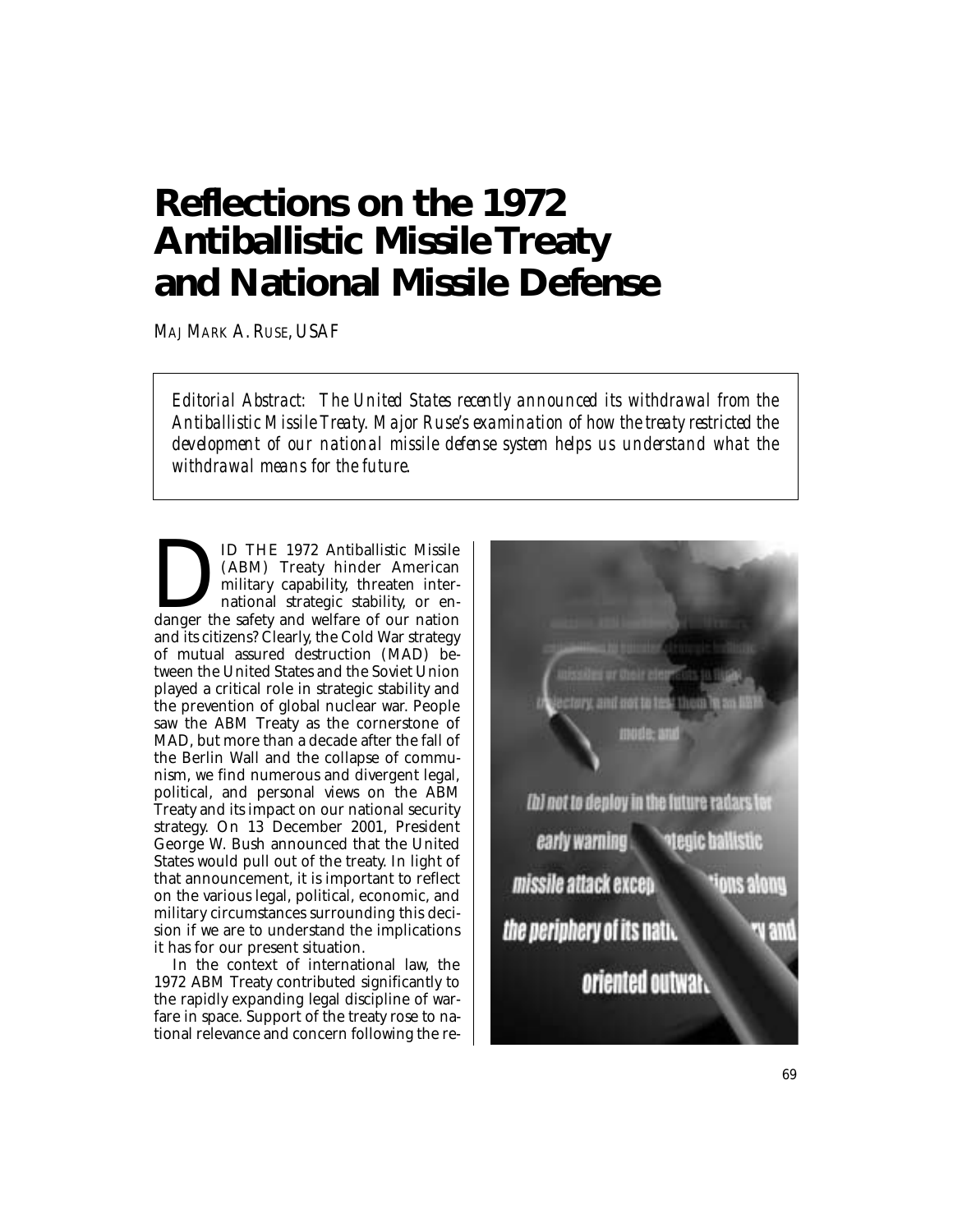lease in January 2001 of the report of the Space Commission, chaired by Donald Rumsfeld prior to his becoming secretary of defense. After its six-month investigation, the commission concluded that "the security and well being of the United States, its allies and friends depend on the nation's ability to operate in space."1 The national security strategy even stated that "the ABM Treaty remains a cornerstone of strategic stability and the U.S. is committed to continued efforts to enhance the Treaty's viability and effectiveness."2

The ABM Treaty clearly had a prominent influence on the national military strategy and an expanding legal influence on future space warfare. The original treaty, however, focused on a much more limited role. As designed, it severely limited the deployment, testing, and use of national missile systems designed to intercept incoming strategic or long-range missiles. Interestingly, the treaty banned a technology that did not even exist in 1972. Specifically, it outlawed national missile defense (NMD) systems in the United States and Soviet Union but did not limit development and deployment of theater missile defense (TMD) systems. In the midst of the Cold War, with the two superpowers dominating global military might, the bipolar treaty was adopted to avert a possible nuclear war and curb the nuclear arms race. Logic held that if each nation remained defenseless to a nuclear attack and if nuclear retaliation to a first strike were guaranteed, then neither nation would have any motivation to consider launching a nuclear strike. The treaty codified MAD, which prevailed until the fall of communism and dissolution of the Soviet Union in 1991. Today, it seems ironic and contrary to logical thinking that any nation, especially a superpower like the United States, would agree to remain defenseless in hopes of maintaining strategic stability. For whatever reason, the two countries avoided nuclear world war, and MAD prevailed throughout the Cold War. Yet, the idea of developing and fielding antimissile missiles began as early as the 1950s, and President Ronald Reagan formally promoted it in 1983 with his quest for a "peace shield" to render nuclear weapons "impotent and obsolete."3

In an idealistic world, Reagan preferred nuclear disarmament to achieve nuclear stability, but, realistically, he understood that retaliation would continue to influence world relations. From the beginning, he intended his Strategic Defense Initiative, derisively termed "Star Wars" by the media, as a comprehensive defensive capability—possibly including space-based lasers—that would ensure the ineffectiveness of threats or the use of long-range missiles against the United States and its global interests/allies. He rejected the "logic" of MAD, declaring, "Wouldn't it be better to save lives than to avenge them?"4

The Clinton administration's aversion to NMD was based heavily on international promotion of Cold War–era MAD and support for the ABM Treaty, as well as intelligence estimates that foresaw no missile threat outside of Russia. The national intelligence estimate of 1995 concluded that "there would be no threat from long-range ballistic missiles for at least fifteen years."<sup>5</sup> This staunch, although outdated, support of Cold War strategy took a sharp blow on 14 July 1998, when a congressionally mandated commission led by Rumsfeld released its final report, unanimously concluding that "concerted efforts by a number of overtly or potentially hostile nations to acquire ballistic missiles with biological or nuclear payloads pose a growing threat to the United States, its deployed forces and its friends and allies. [These nations] would be able to inflict major destruction on the U.S. within about five years of a decision to acquire such a capability. . . . During several of those years, the U.S. might not be aware that such a decision had been made."6 If this report were not daunting enough, the decisive wake-up call to US vulnerability came just six weeks later when on 31 August 1998, North Korea launched a long-range Taepo Dong 1 missile over Japan and 1,000 miles out into the Pacific.7 Most disturbing was the confirmation that this missile actually contained a third stage which would have provided true intercontinental capability had it not mal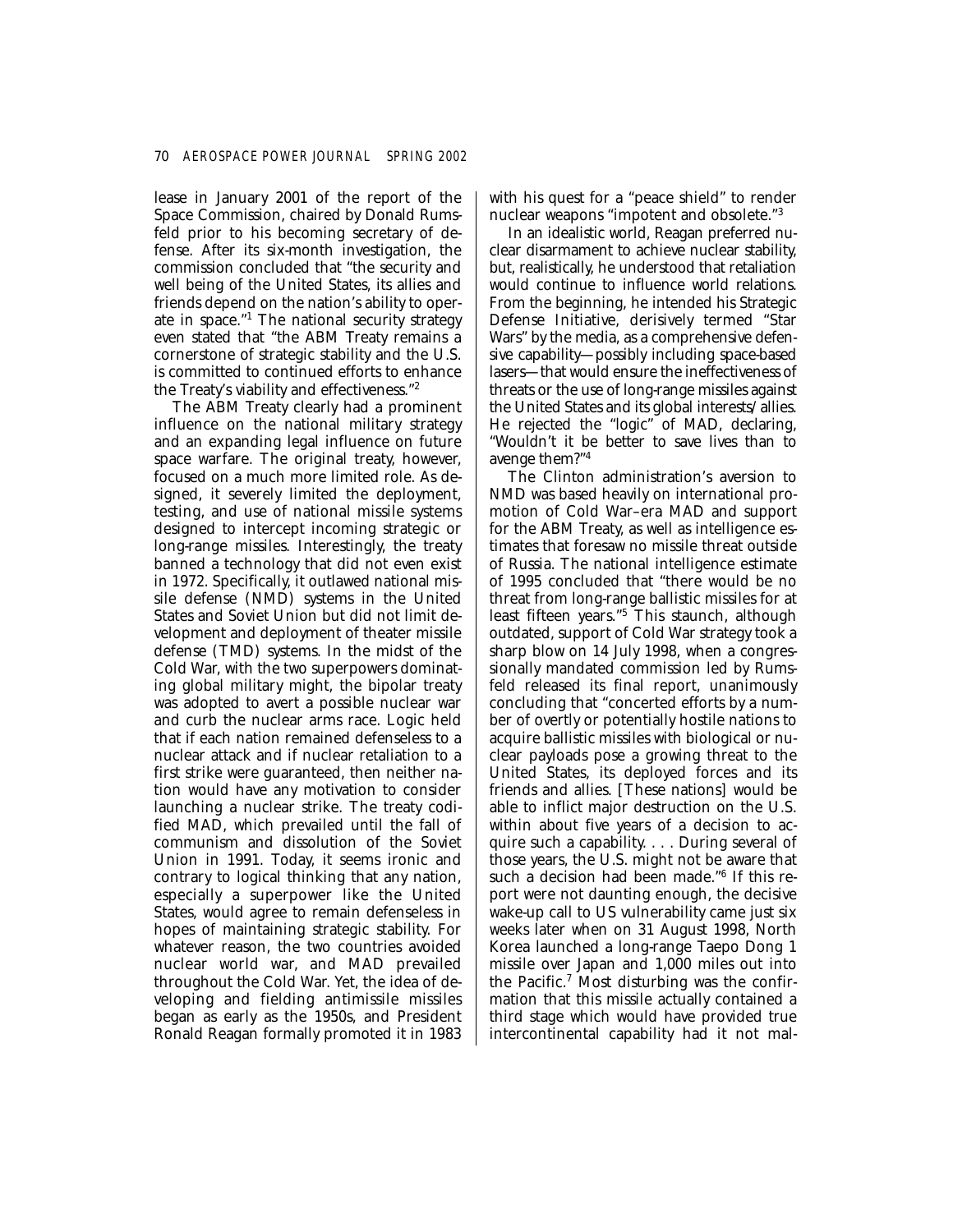functioned. Despite the undeniable threat, the required technology and associated cost of defending against it remained politically questionable.

On 10 June 1999, an Army theater high altitude area defense (THAAD) missile successfully intercepted and destroyed a ballistic missile launched 120 miles away, thereby validating the "bullet hitting a bullet" technology. 8 By the end of the year, the United States had completed four successful TMD intercept tests and one successful NMD "kinetic kill."9 On 23 July 1999, President Bill Clinton signed the National Missile Defense Act of 1999, authored by Sen. Thad Cochran (R-Miss.), which called for deployment of a limited missile defense system "as soon as technologically possible."<sup>10</sup> Based on estimates that North Korea could have a reliable missile threat to the United States by the year 2005, President Clinton had to make a final decision by the summer of 2000 on whether or not to deploy a limited, land-based NMD system. This decision was based on technology development, affordability, potential threat, international treaty considerations, and competing defense priorities. Three of the 19 planned NMD tests were completed by mid-July 2000. Costing \$100 million per test, only one of the three missile intercepts proved successful.<sup>11</sup> Lt Gen Ronald Kadish, director of the Ballistic Missile Defense Organization, testified before Congress that "93 percent of the system's critical engagement functions have been proven to work properly."12 Despite this testimony, and possibly fearing a negative arms control legacy as he prepared to leave office, President Clinton decided on 1 September 2000 to leave his successor with the decision of whether or not to deploy an ABM system, thereby avoiding the treaty amendment or abrogation issue.

In contrast to the ambiguous statements and halfhearted efforts of the Clinton administration to deal with NMD, President Bush's position has not wavered. Contrary to information reported in several media summaries, the president is indeed aware of the serious technical, financial, and political challenges associated with NMD, but he isn't willing to let a 29-yearold treaty dictate our national defense strategy: "Missile defense is a sensitive issue for some members of Congress. It is a sensitive issue for some of the leaders of countries around the world. But I think we have to protect America and our allies from real threats of the 21st century."13 Defense Secretary Rumsfeld also has had no qualms about abrogating the ABM Treaty in the interests of national defense, and, as a strong proponent of NMD, he will likely promote a comprehensive missile defense system, including land-, sea-, and space-based components. The secretary is acutely aware of the technical obstacles (two of the five NMD tests have been unsuccessful), political debates at home and abroad (threats to increase the arms race and pull out of previous treaties, as well as "shield of dreams" accusations), economic reality (estimates run from \$120 to \$240 billion), and legal ramifications of withdrawing from the ABM Treaty. However, he clearly summarized the new US intentions at the Munich Conference on Security Policy in February 2001, when he told other defense ministers that "the United States intends to develop and deploy a missile defense designed to defend our people and forces against a limited ballistic missile attack. That is a fact."14 Unquestionably, NMD is on the fast track for development and deployment to protect America and its forces, but secondary concerns remain, such as how America will approach further international arms control, reduction of nuclear warheads, and global strategic security.

Article 15, a very significant element of the ABM Treaty, permitted either party to withdraw from the treaty with six months' notice if "extraordinary events" jeopardize that party's "supreme interests."<sup>15</sup> Clearly, the matter of what constitutes "supreme interests" and "extraordinary events" is a gray area for lawyers and politicians, but it appears reasonable that today's proliferation of intercontinental ballistic missiles by rogue nations and the demise of the confrontation between the superpowers would justify withdrawal from the treaty in the mutual effort to secure international stability based on modern threats, technology, and resources.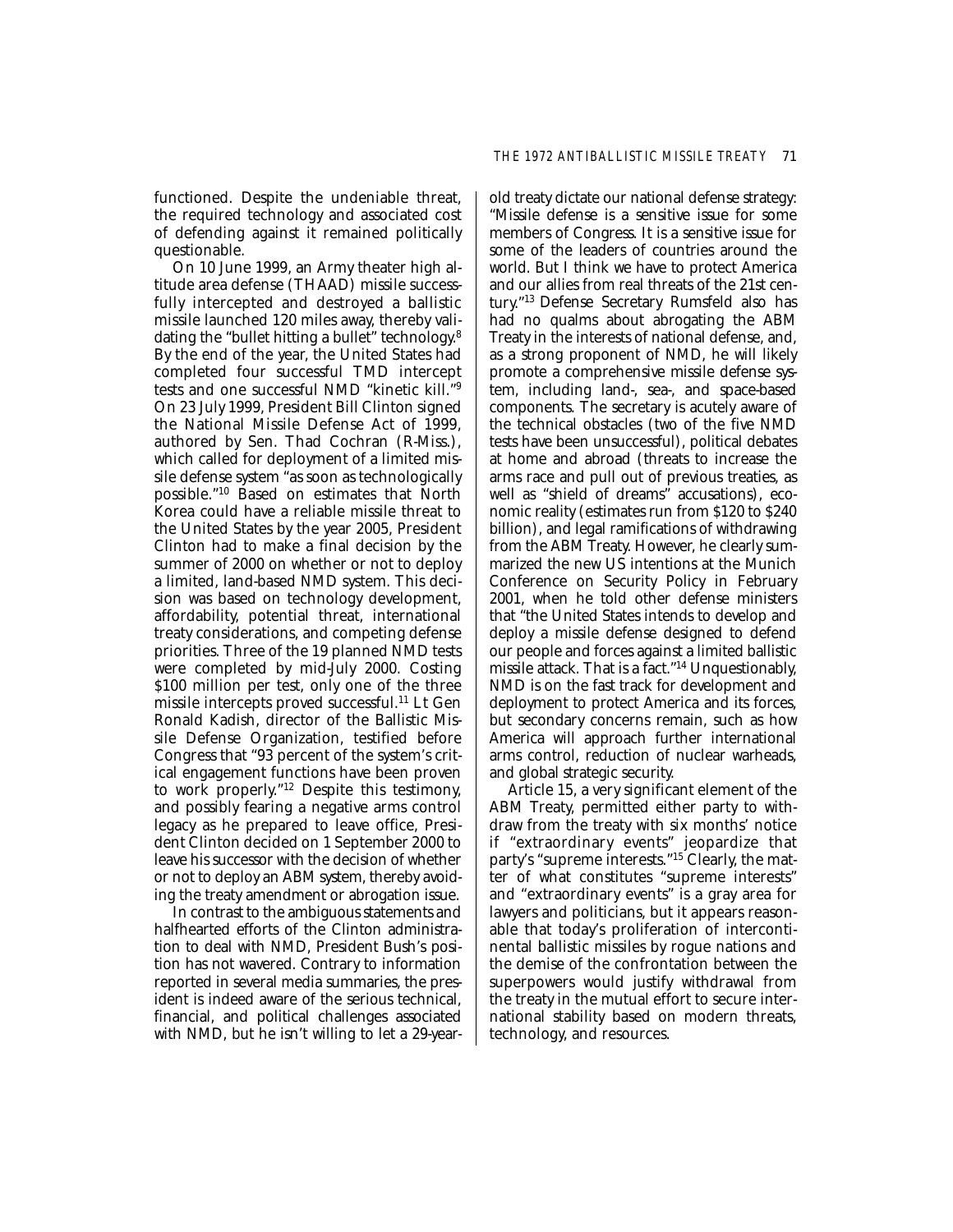Numerous legal, personal, and political statements, based primarily on the reality of a new international security environment and the dissolving of the Soviet Union, have challenged the validity of the ABM Treaty. Secretary Rumsfeld highlighted the unique international environment by stating, "It was a long time ago that that treaty was fashioned. Technologies were noticeably different. The Soviet Union, our partner in that agreement, doesn't exist any more."16 He stopped short of endorsing many conservatives' view that the ABM Treaty was no longer in force but opined that "it (the treaty) ought not to inhibit a country, a president, an administration, a nation from fashioning offensive and defensive capabilities that will provide for our security."17 Perhaps most convincing was the opposition of the original drafters and negotiators of the treaty. Henry Kissinger, former secretary of state, denounced the ABM Treaty, explaining that "the circumstances that existed when the treaty was agreed to were notably different from the situation today."18 Another original drafter, John Rhinelander, testified before Congress that the drafters assumed the treaty would be updated with technology to support "a live, viable, modern treaty to go with technology as it's changed."19 He considers the treaty an "antique" since it has failed to evolve with technology over the past 29 years.

Examining the "intent" of the treaty provides interesting insight, but how did the Russian Federation's succession to the former Union of Soviet Socialist Republics affect the obligations and rights of the treaty? Many legal experts claim that as a bilateral, nondispositive document (i.e., it did not irrevocably fix a right to a particular territory), the ABM Treaty lapsed when the Soviet Union ceased to exist.<sup>20</sup> Historic precedent, recognized scholarly writings, international law, and judicial decisions all appeared to strongly support the lapse or abrogation of the treaty: "The United States has officially expressed its view that upon the extinction of a State, its bilateral political treaties automatically lapse, and has acted in accordance with that view in connection with the extinction of the Kingdom of Hawaii in 1898, the

dissolution of the Austro-Hungarian Empire at the end of World War I, and the dissolution of Yugoslavia in 1992."21 International law and legal scholars have supported the conclusion that upon a state's extinction, its bilateral treaties do not automatically become binding upon the extinct state's successor and the original treaty partner. Hence, the validity of the ABM Treaty since the collapse of the Soviet Union in 1991 became extremely questionable. Thus, the development and deployment of an American NMD system in the interests of national defense and international stability are justified.

Against this brief background of the ABM Treaty, one needs to explore why it became such a hot issue after three decades. The answer lies within a framework of political and technological developments as well as a revised security environment. Most likely, the predominant event was the collapse of the Soviet Union in 1991, which effectively ended the Cold War and the bipolar dominance of military affairs. Nuclear deterrence and MAD/vulnerability waned as dominant theories behind international security strategies. Even Russian opposition to any ABM negotiations or NMD development was largely just a reflection of ideological rigidity and patriotism.22 Furthermore, the deterrence argument of "Why defend when you can reliably deter?" became less relevant with the advent of modern ballistic missile threats from rogue nations.23 Several crises in the past decade involving Iraq, North Korea, Serbia, and China have highlighted misplaced overconfidence in deterrence, exposing security threats from regional challengers.24 Additionally, the current threat of a few dozen ballistic missiles is also much more reasonable to defend against with an NMD system than against thousands of Soviet nuclear and conventional missiles. With obstacles to the ABM Treaty no longer an issue, American leadership will realistically consider international security issues and exploit available technology and resources to protect US interests and citizens.

A precedent exists for US withdrawal from the ABM Treaty. Russia provided notice in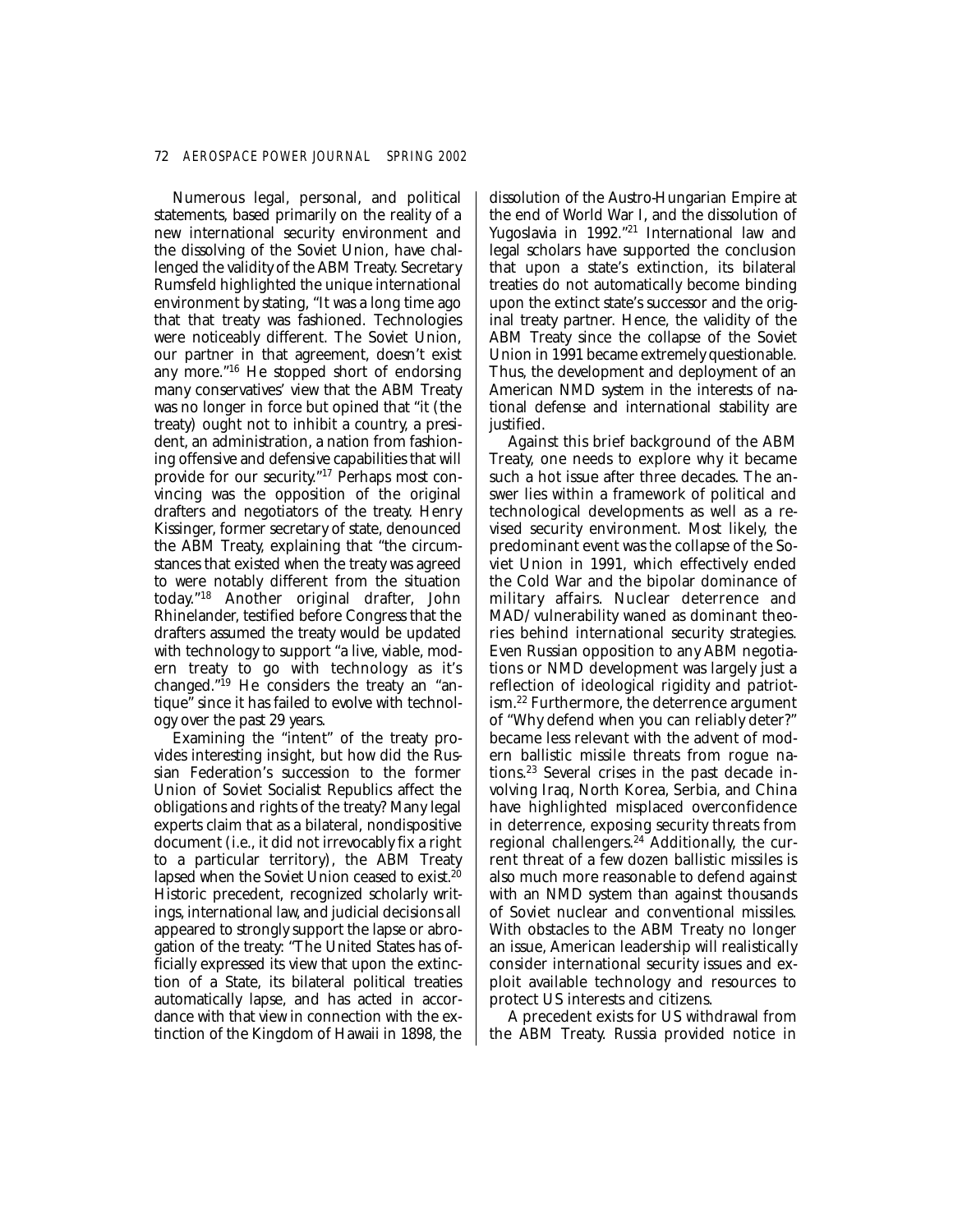October 1999 of its intent to violate the 1990 Conventional Forces in Europe (CFE) agreement by sending more ground forces to southern Russia in the ongoing battle against Chechen rebels.25 The CFE Treaty limits the number of nonnuclear arms deployed in Europe, but Moscow invoked the "supreme national interest" provision in the treaty to give international notice prior to its deliberate violation of the treaty. This "withdrawal provision" is similar to Article 15 of the ABM Treaty, which allows for withdrawal under certain circumstances (see above). This bold decision, part of the effort to combat Islamic rebels in southern Russia, casts doubts on that country's resolution to abide by other international treaties when national interests conflict with treaty limitations. A senior US Senate aide made the obvious observation: "If the Russians can be honest enough to say when they are acting in their own national interest, we can only hope the U.S. administration will learn the lesson and do the same on the ABM Treaty."26 Apparently, it did—finally.

During President Clinton's eight years in office, he promoted the ABM Treaty not only as valid but also as the very "cornerstone" of international stability. 27 Despite the political doublespeak, he did halfheartedly propose amendments to the treaty so that America could deploy a limited NMD system, attempting (unsuccessfully) to convince the Russians that it would not threaten their security. Understandably, this sent confusing messages to Moscow: if America believed so strongly in the ABM Treaty for international stability and security, why did it want to amend the treaty? Wouldn't America's desire for an NMD system contradict the very essence of the treaty?

The reality and threat of ballistic missile attacks from rogue or developing nations, whether armed with nuclear or conventional warheads, finally led to initial dialogue with Russia on amending the ABM Treaty. In January 1999, President Clinton petitioned Russian president Boris Yeltsin to renegotiate the treaty to permit a "limited" national defense system.28 American dialogue centered on the need to update rather than nullify the ABM Treaty to provide defense against emerging global threats yet avoid a new arms race with Russia and China. Later, in October 1999, the United States offered cash-strapped Russia \$60 million to complete a large missile-tracking radar near Irkutsk, Siberia, in exchange for an agreement to renegotiate the ABM Treaty. 29 (To see this as a sign of changing attitudes, one need only remember that the United States claimed in the 1980s that a similar radar at Krasnoyarsk, Siberia, violated the ABM Treaty and pressed the Soviets to dismantle it.)<sup>30</sup> Senior American negotiator John Holum presented a draft revision of the ABM Treaty to Russian authorities in January 2000.<sup>31</sup> Although that document now appears to have been overtaken by events, it is instructive to examine the legal terms as part of the sensitive political gamesmanship.

The proposal did not entail "amending" the text of the original treaty but simply "revising" it by adding two "protocols."32 This "revision" allowed the first phase only of a limited NMD system by 2005, including expanded radars, up to 100 land-based missile interceptors, and extensive verification measures.<sup>33</sup> The protocol permitted the United States to construct a new, sophisticated radar system on Shemya Island in Alaska and to upgrade early warning radars in Alaska, Massachusetts, California, Greenland, and Great Britain.<sup>34</sup> The proposal also allowed for future negotiations to deploy an additional 100 missiles and launchers at a second location by the year 2010.35 In the summary of the draft revisions, the United States acknowledged that the proposed limited NMD deployments contravened the current ABM Treaty but were necessary to counter emerging threats from rogue nations.36 If the Russians experienced slight confusion from Washington's doubletalk and sly "legalese" language before, this proposal probably really sent them into a frustration tailspin. The preamble to the new protocol affirmed America's commitment to the ABM Treaty but at the same time justified the "adaptation" of the treaty to allow a limited NMD system due to changes in the strategic situation.<sup>37</sup> Specifically, the preamble concluded that a limited NMD system "will neither threaten nor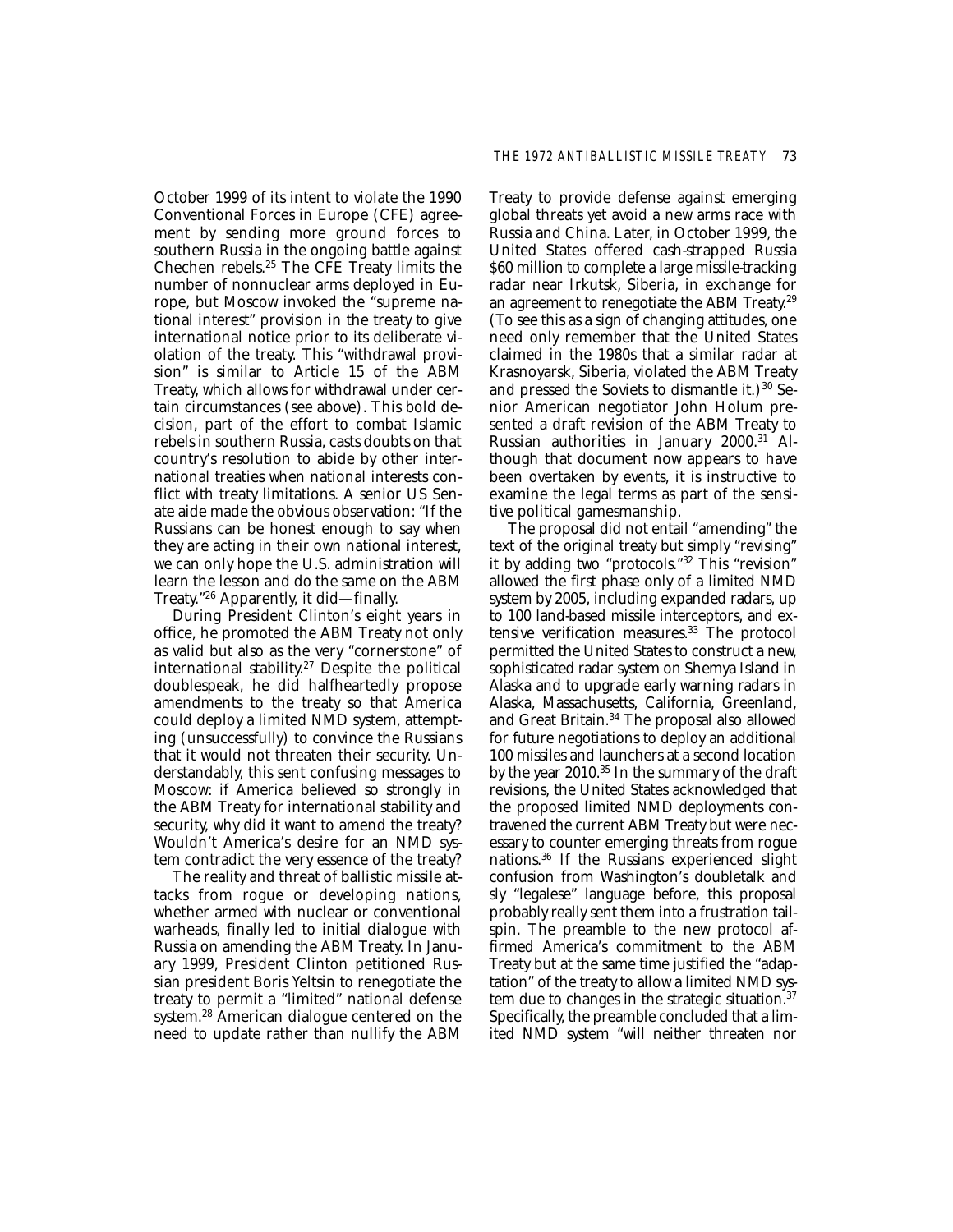allow a threat to the strategic deterrent forces of either Party."38 The prevailing American logic accompanying this proposal held that any "limited" NMD system was not aimed at Russia's strategic capabilities and that such a system would be effective only against a limited attack involving relatively unsophisticated missiles. American officials clearly explained that even with further reductions to 1,500 warheads—as proposed under the next phase of arms reduction, known as the Strategic Arms Reduction Treaty (START) III—Russia would still have more than enough missiles and decoys to easily overwhelm the American defense shield and thus preserve strategic equilibrium.39

For neutral outsiders considering the proposed amendment, it is difficult at best and impossible at worst for most of them to understand how permitting a limited NMD does not directly violate a treaty that permitted no NMD in order to ensure mutual vulnerability and the capability to conduct an annihilating counterattack. Despite a full year of high-level diplomatic maneuvering and discussions, including a personal meeting in June 2000 between President Clinton and Russian president Vladimir Putin, no further proposals or agreements were forthcoming. Many American congressmen and military leaders felt that these proposals were too restrictive for fully exploiting American technology to provide the best national defense possible. By the same token, Russian leaders and those of several other nations believed that the proposals were too extensive and would serve as a stepping stone for compounding the existing problems.

Concern over the ABM Treaty and NMD, however, is not exclusive to the United States and Russia. Diverse opinions, rationales, and recommendations exist among the people and leaders of most foreign nations regarding the ABM Treaty dilemma. The range of support sounds remarkably similar to opinions expressed in the United States among politicians, the media, military leaders, defense "experts," and the general public.

European nations have not actively taken a strong public stance against the United States on NMD, but factions in Germany, France, and England have historically been critical of breaking or amending the ABM Treaty. European leaders acknowledge their concern over the proliferation of weapons of mass destruction and are actively developing and deploying modern TMD systems.40 However, European nations do not anticipate using or being the target of long-range ballistic missiles and, therefore, are more "comfortable" with the traditional and proven strategies of classic nuclear deterrence and nonproliferation agreements to provide global security and prevent arms races.<sup>41</sup> British members of Parliament criticized US steps towards an NMD system in August 2001, claiming it would be "highly destabilizing" to international security. 42 Historically, France has denounced a possible American NMD, but in January 2001 Francois Heisbourg, a respected French defense intellectual, encouraged Europeans not to resist the "American missile defense locomotive" because Europe has no compelling interest in "mounting a crusade against U.S. missile defense."43 On the other hand, France's foreign minister, Hubert Vedrine, stated recently that "NMD can become a problem."44 According to Germany's defense minister, Rudolf Scharping, "the technical feasibility and the financing of a strategic missile defense are not at all manageable yet."45

Concerns to the east of Europe are predominantly against an American NMD system but for varying reasons. South Korea remains "unofficially" concerned, not about an exploding global arms race but about the potential damage to current intra-Korean détente and increased military tensions with North Korea that an NMD deployment might trigger. Few people expect leadership in Seoul to express overt opposition to NMD, considering its strong ties with the United States, but internal opposition is brewing. Representative Chang Sung-min of the Unification, Foreign Affairs, and Trade Committee commented that "peace on the Korean peninsula will be put in jeopardy; the NMD could lead to the withdrawal of U.S. troops from Korea."46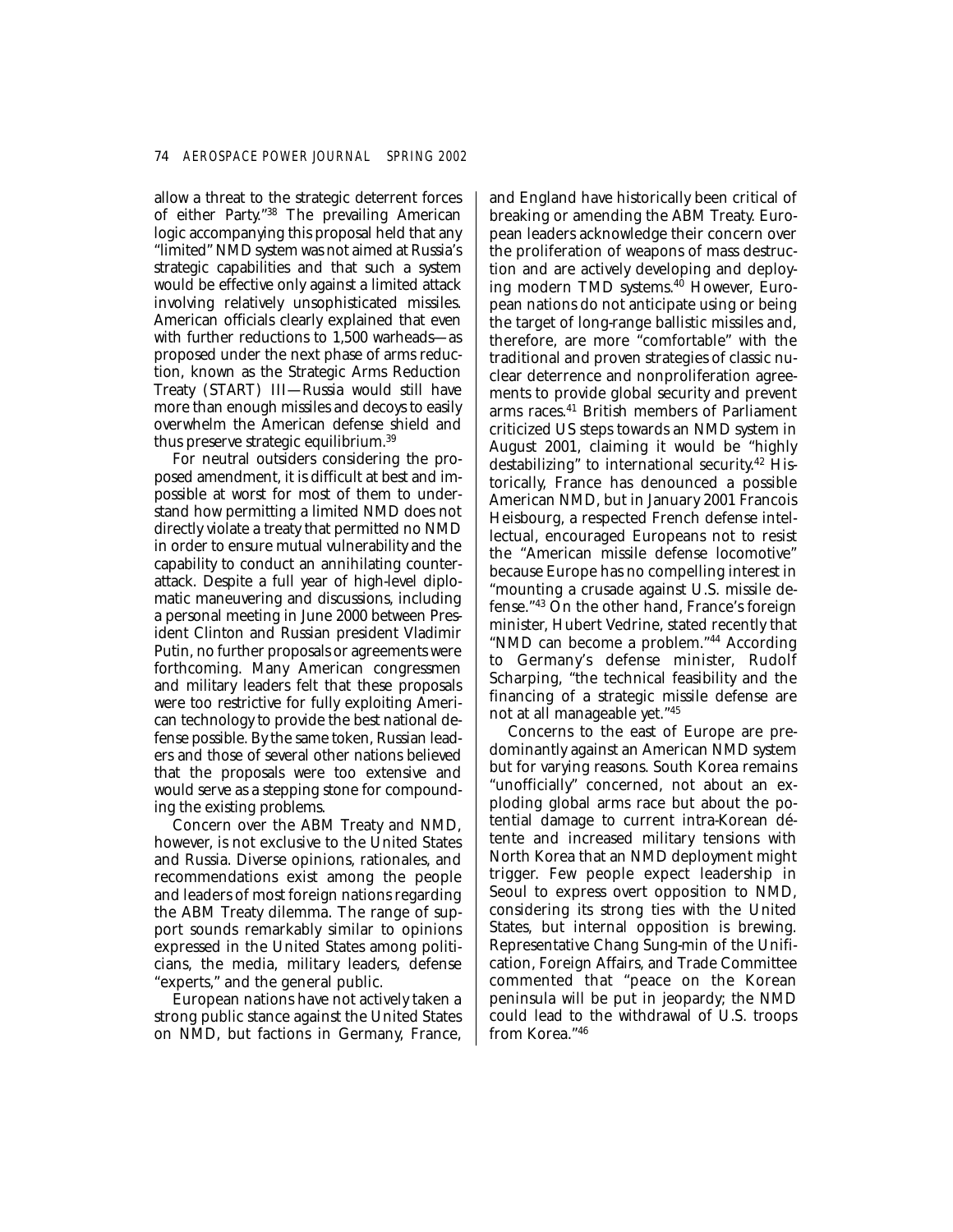As one of five states permitted to have nuclear weapons under the Nuclear Non-Proliferation Treaty, China continues forcefully to oppose any NMD system. Actually, the Chinese are equally or more concerned with the developing US capability and deployment of TMD systems to Japan or Taiwan, but no international law or treaty against TMD exists.47 China's strategy since the 1960s has been "minimal deterrence," and by maintaining a nuclear capability and a small force of landbased, long-range missiles, the Chinese presented the world with a second strike capability while avoiding the kind of arms race the United States and Soviet Union engaged in. That could be changing, as China continues to rattle sabers and pose increasing strategic instability. As of yet, however, the Chinese are believed to maintain a meager two dozen or fewer long-range, increasingly outdated, and vulnerable nuclear missiles.<sup>48</sup> Hence, China's current deterrent capability and long-range missile threat appear questionable. Although China may primarily fear a future independent Taiwan with TMD capability, publicly it also has come out against the potential American dominance that abrogation of the ABM Treaty could lead to. Chinese ambassador Hu Xiaodi recently accused Washington of seeking "unilateral absolute superiority" in strategic arms to enable it to engage in "nuclear blackmail" against other nuclear powers.<sup>49</sup>

The review of Russia's adamant and universal support of the ABM Treaty has been extremely interesting over the past 18 months. Historically, the Soviet Union/Russia has repeatedly proclaimed the ABM Treaty as the bedrock of strategic stability without even considering the recommended amendments of the Clinton era. In fact, no major disarmament treaty has been successfully negotiated between Russia and the United States over the past eight years.50 In October 1999, Russian Foreign Ministry spokesman Vladimir Rakhmanin observed that "Russia doggedly insists on the preservation and increased effectiveness of the ABM Treaty as the most important element for securing strategic stability in the world and for continuing the process of nuclear disarmament."51 Russia's first deputy chief of the General Staff, Col Gen Valeri Manilov, warned that "an attempt to withdraw from the 1972 ABM Treaty would destroy the entire system of treaties dealing with the restriction and reduction of weapons of mass destruction. There can be no compromise on this issue."52 And President Putin stated that NMD deployment would "irreparably damage global stability"53 and would "pose the most grave adverse consequences."54 Russia's patriotic defense of ABM was paramount to that country's perceived protection of its last claim to great-power status and arose out of fear of losing influence and military respect in international relations.

On the other hand, Russia's sharp, belligerent defense of the ABM Treaty has begun to "melt" since about June 2000, and statements by Russian officials have indicated an understanding that American NMD is inevitable under President Bush. Following Bush's inauguration, President Putin advocated broader Russian-American cooperation and "a joint search for responses to 21st-century challenges both to Russia and to the international community."55 This apparent "let's work together" rhetoric confirmed the opinion of Russian military expert Dmitri Trenin, who believes Putin knows that Bush is not bluffing about NMD and therefore will find ways to negotiate with the United States.<sup>56</sup> US experts calculate that Russia may have only 500–800 warheads by the year 2010, so any threat to radically modernize and expand Russian missile assets seems antagonistic to other pressing national requirements relating to economic and industrial survival.57

The future of NMD for the United States is now crystal clear. America will develop and deploy NMD. Allies and foes have grudgingly accepted that NMD is a fact, and the focus is shifting to how America can cooperate with its allies to improve global security and maintain positive relations with Russia. Even though, for all practical purposes, the 1972 ABM Treaty is now shelved, the United States must pursue arms control that considers offensive and defensive capabilities to further reduce nuclear arsenals yet maintain strategic